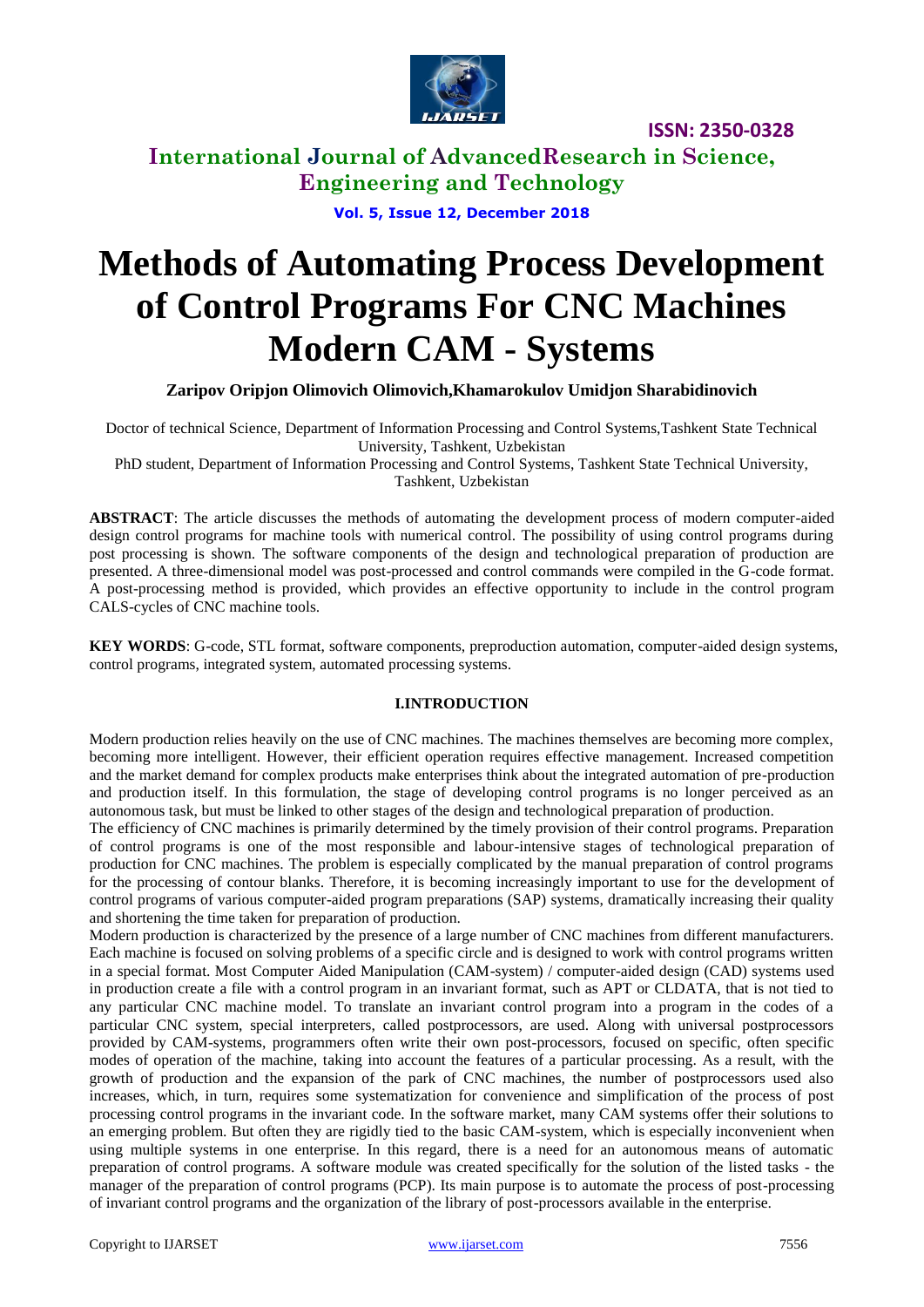

## **International Journal of AdvancedResearch in Science, Engineering and Technology**

#### **Vol. 5, Issue 12, December 2018**

PCP allows you to quickly post process one or several invariant control program files by the specified postprocessor, which makes it possible to speed up the process of preparing control programs and reduce the number of errors associated with the incorrect selection of the postprocessor. Such errors lead to the appearance of defects in the final product and are very poorly tracked, so it is important to minimize their number already at the stage of generating the control program.

#### **II. MATERIAL AND METHODS**

The purpose of the development is the development of control programs for CNC machines of modern CAM - systems. During post-processing and development of control programs, the following tasks were performed:

1. Ensuring the import/export of geometric models in the grid view with a given accuracy.

2. Working out mathematical methods for post-processing the geometry of models and forming a discrete, threedimensional type of models with a given accuracy.

3. Development of tools for modeling processes and carrying out numerical engineering calculations.

4. Preparation of the software environment for compiling control commands for promising modern CAM systems.

To achieve the objectives, the PCP was developed, which is an application for the MS Windows operating system, built on the basis of the Windows API without using additional software libraries. For graphics, the OpenGL standard is used. All geometry is represented by double-precision floating point numbers of 8 bytes per number, which makes it possible to programmatically not to limit the accuracy. The total number of objects processed at the same time is limited only by the amount of computing resources used and the size of the address space allocated by the operating system - 3 gigabytes for 32/64-bit applications.

The PCP is built on a modular basis using an object-oriented approach. The structure of the PCP contains the core of the system, the database of objects, the user interface, the calculated subroutines. Polymorphism incorporated in the design of the system allows you to work invariantly with different types of objects: c loaded models in the form of grids, with parametrized internal objects, discrete objects of a three-dimensional view. Using the component approach in the development of PCP allows you to extend the functionality of the system by integrating new code without rebuilding the main modules of the entire system. [3].

To export models from CAM systems, the G-code format are used (Fig. 1). Loaded objects are ordered in a hierarchical structure.

Input/Output



Figure 1. The block diagram of the organization of the management of input-output information in PCP

In the case of mathematical support of the PCP, programs are used that form the structure of the designed system, represented as a multidimensional object, at the input of which a vector of input variables  $x^-(\tau)$ :  $x^{-1}(\tau)=[x\;1(\tau),x\;2(\tau),...,x\;n(\tau)],$ 

where x  $1 (\tau)$ ,  $x_2 (\tau)$ ,  $x_n (\tau)$ - vector components  $x (\tau)$ , they characterize, first of all, the full set of properties of the blanks and semi-finished products (dimensions and their deviations, surface roughness and microhardness, structural parameters, etc.) used in this object.

Output Variables describes a vector  $y^-(\tau)$ :

y  $\vec{\tau}(\tau)$ =[y\_1 (τ),y\_2 (τ),...,y\_n (τ)],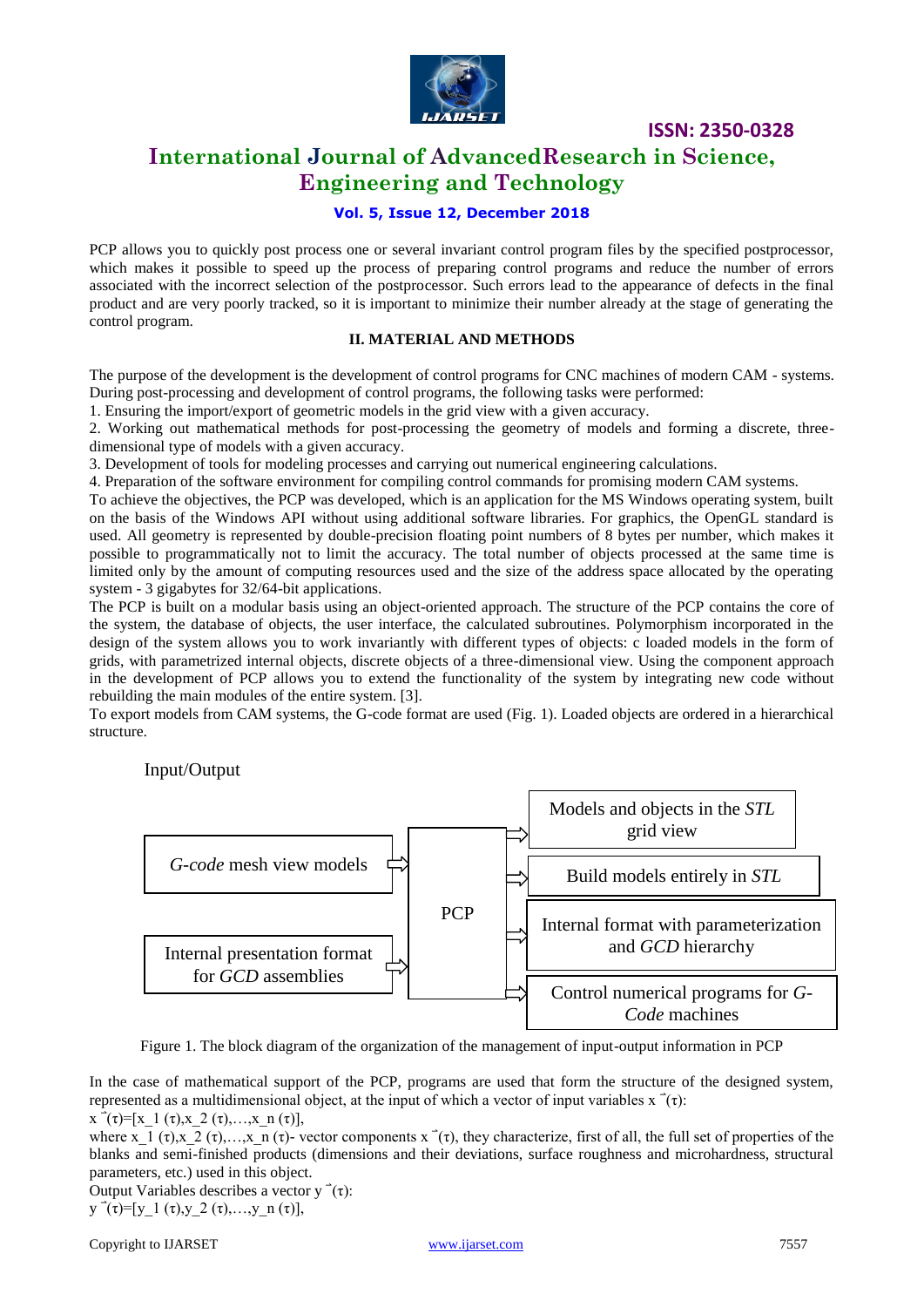

## **International Journal of AdvancedResearch in Science, Engineering and Technology**

#### **Vol. 5, Issue 12, December 2018**

where y\_1 (τ),  $\lbrack \lbrack y \rbrack \rbrack = 2$  (τ),…,  $\lbrack \lbrack y \rbrack \rbrack = n$  (τ)- vector components y  $\dot{}(\tau)$ , they characterize the properties of the finished part (dimensional accuracy, shape and relative position of surfaces, surface roughness, etc.).

Components of both the input and output vectors can be not only the structural and technological properties of work pieces, parts, assembly units, but also the values reflecting the technical and economic indicators of the PCP.

The parameters characterizing the conditions of the flow of PCP, describe the vector  $z^-(\tau)$ :

 $z^-(\tau)=[z\;1(\tau),z\;2(\tau),...,z\;n(\tau)],$ 

where z 1 (τ),  $\begin{bmatrix} z \end{bmatrix}$  2 (τ),...,(τ)- vector components z (τ), these are, for example, temperature, pressure, flow, rotational speed, as well as factors that have a destabilizing effect on the course of the PCP.

The dimension of the vectors  $x^-(\tau)$ ,  $y^-(\tau)$ ,  $z^-(\tau)$  for real processes is very large, and it is impossible to take into account all their components, some of the components are considered as random functions.

Information is exchanged between the main library module and the postprocessor through temporary files that are created in the TEMP\_CNC folder in the system temporary files directory. In the TEMP\_CNC folder, a folder of the current session is created, in the name of which there is a unique GUID. The control program conversion is started via the "NC program toolbar" command. During the program conversion, the following files are created in the temporary folder:

- input.tmp - a temporary file with the source text of the control program in an intermediate language;

- output.tmp - a temporary file with the program text in the language of a specific NC system, obtained as a result of the postprocessor operation;

- path.tmp - a temporary file containing a description of the tool paths inside the machine cycles.

In the diagram, the numbers indicate the following sequence of actions:

1 - Generation of a control program in the intermediate language codes and writing this program to disk in a temporary file input.tmp.

2 - Run the python.exe process using the Windows API CreateProcess function. The path to the input.tmp file is passed as a command line parameter.

3 - Execution by the Python interpreter execution of the post-processor script that reads the file input.tmp from the disk. 4 –Creating new frames in the execution process to the postprocessors of the input.tmp file, new program frames are created, which are written to disk in the output.tmp file.

5 - If the original NC program contains machine cycles described in intermediate language and if the postprocessor implements the toolpath calculation for these cycles, a path.tmp file is created, which displays the tool path within the cycles.

6 - The NC module waits for the NC module to wait for completion of the python.exe process using the WaitForSingleObject function (pi.hProcess, 10000) during the postprocessor execution time, where pi is the PROCESS INFORMATION structure. The maximum wait time is 10 seconds. If during this time the process has not been completed, then an error about timeout is issued. The need to wait for the completion of the process is caused by the fact that the file output.tmp is a shared resource, and it must have separate access from the postprocessor and the rtw module of the library.

7 - output of the program to the properties panel after the library has finished reading the file output.tmp.

8 - Read the path.tmp file and is recognized by the library to get the trajectory inside the machine cycles.

To transmit messages from the postprocessor, the CNC module uses the standard buffer stdout. If the program is successfully converted, the postprocessor displays an OK message; in case of errors, stdout displays error messages. Through stdout, both the errors generated by the postprocessor and the errors generated by the python.exe interpreter are received.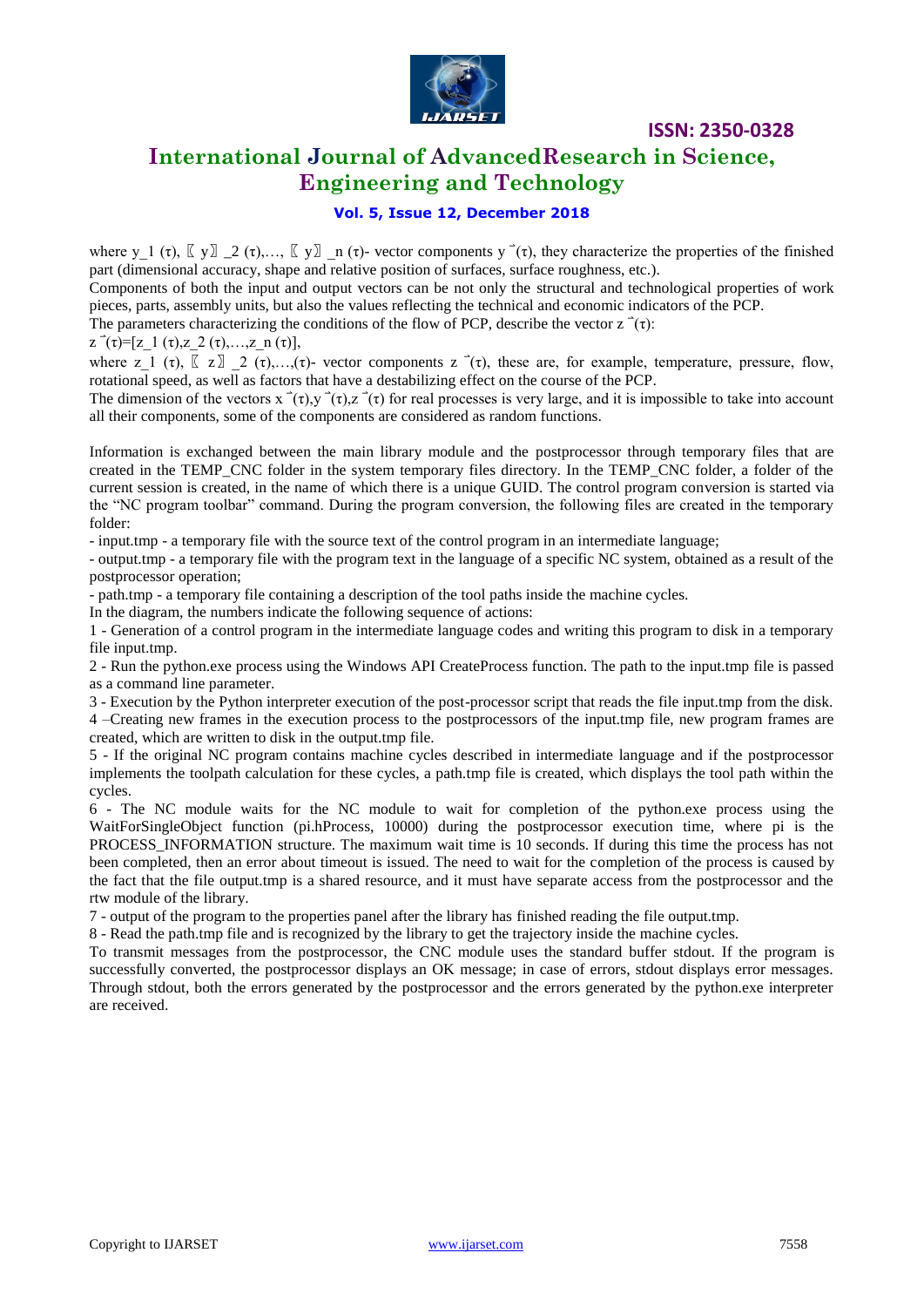

# **International Journal of AdvancedResearch in Science, Engineering and Technology**

| Все постпроцессоры | <b>Группа:</b>                                        |                  |                  |                               |  |  |  |
|--------------------|-------------------------------------------------------|------------------|------------------|-------------------------------|--|--|--|
|                    | $\ddot{}$<br>fanuc 6m<br>FANHC SYSTEM 6M Modern VB-5A |                  |                  |                               |  |  |  |
|                    | Apt - директория                                      |                  |                  | NC - директория               |  |  |  |
|                    | D:\Work\APT-files                                     | $=$              | D:\Work\NC-files | $\mathcal{L}_{\mathcal{F}}$ . |  |  |  |
|                    | Apt-файл                                              | Лата             | NC-программа     |                               |  |  |  |
| □                  | 62_32_pp.a03                                          | 02.07.2006 19:33 | 62 32 pp.msh     |                               |  |  |  |
| ⊡                  | 62_33_pp.a1                                           | 02.07.2006 19:34 | 62_33_pp.msh     |                               |  |  |  |
| ☑                  | 62 33 pp.apt                                          | 02.07.2006 19:33 | 62 33 pp.msh     |                               |  |  |  |
| ⊻                  | 62_34_pp.apt                                          | 02.07.2006 19:33 | 62_34_pp.msh     |                               |  |  |  |
| □                  | 62_3_pp.a02                                           | 02.07.2006 19:33 | 62 3 pp.msh      |                               |  |  |  |
| п                  | Zmeika.apt                                            | 02.07.2006 19:33 | Zmeika.msh       |                               |  |  |  |
|                    |                                                       |                  |                  |                               |  |  |  |
|                    | $\vee$ $\times$ $\wedge$                              |                  |                  | Выполнить                     |  |  |  |
|                    |                                                       |                  |                  |                               |  |  |  |

#### **Vol. 5, Issue 12, December 2018**

Figure 2. The main window of the program PCP

The PCP provides the technologist with the opportunity to choose the directories where the control programs generated by the postprocessor will be placed in accordance with the requirements of his enterprise. The process of generating control programs is visually displayed on the screen, informing the user about how much time is left until the end of the operation (Fig. 2).

| MA3-10P-FANUC6 MA3-10P FANUC SYSTEM 6M<br>÷                                 |                  |                              |  |  |  |  |
|-----------------------------------------------------------------------------|------------------|------------------------------|--|--|--|--|
| Apt - директория:                                                           |                  | NC - директория:             |  |  |  |  |
| D:\Work\APT-files                                                           | $=$              | D:\Work\NC-files<br>$\cdots$ |  |  |  |  |
| Apt-файл                                                                    | Лата             | <b>NC-программа</b>          |  |  |  |  |
| 62_32_pp.a03                                                                | 02.07.2006 19:33 | 62_32 pp.msh                 |  |  |  |  |
| $62.22$ no. a1<br>Постпроцессирование: 59 % выполнено                       | 02.07.2006 19:34 | $62.22$ pp.msh               |  |  |  |  |
|                                                                             |                  |                              |  |  |  |  |
|                                                                             |                  | 3 <sub>43</sub>              |  |  |  |  |
|                                                                             | Прервать         |                              |  |  |  |  |
| Обрабатывается: D:\\Work\APT-files\62_34_pp.apt<br>$\vee$ $\times$ $\wedge$ |                  | Выполнить                    |  |  |  |  |

Figure 3. Post processing window of control programs for CNC machines

Enterprises using CNC equipment, as a rule, have their own set of postprocessors, each of which is designed for a specific type of machine or type of processing. PCP allows you to create a library of enterprise postprocessors, which helps to quickly select the right interpreter from the available ones, as well as streamline postprocessors by machine type, processing type, frequency of use, or any other criterion (Fig. 3).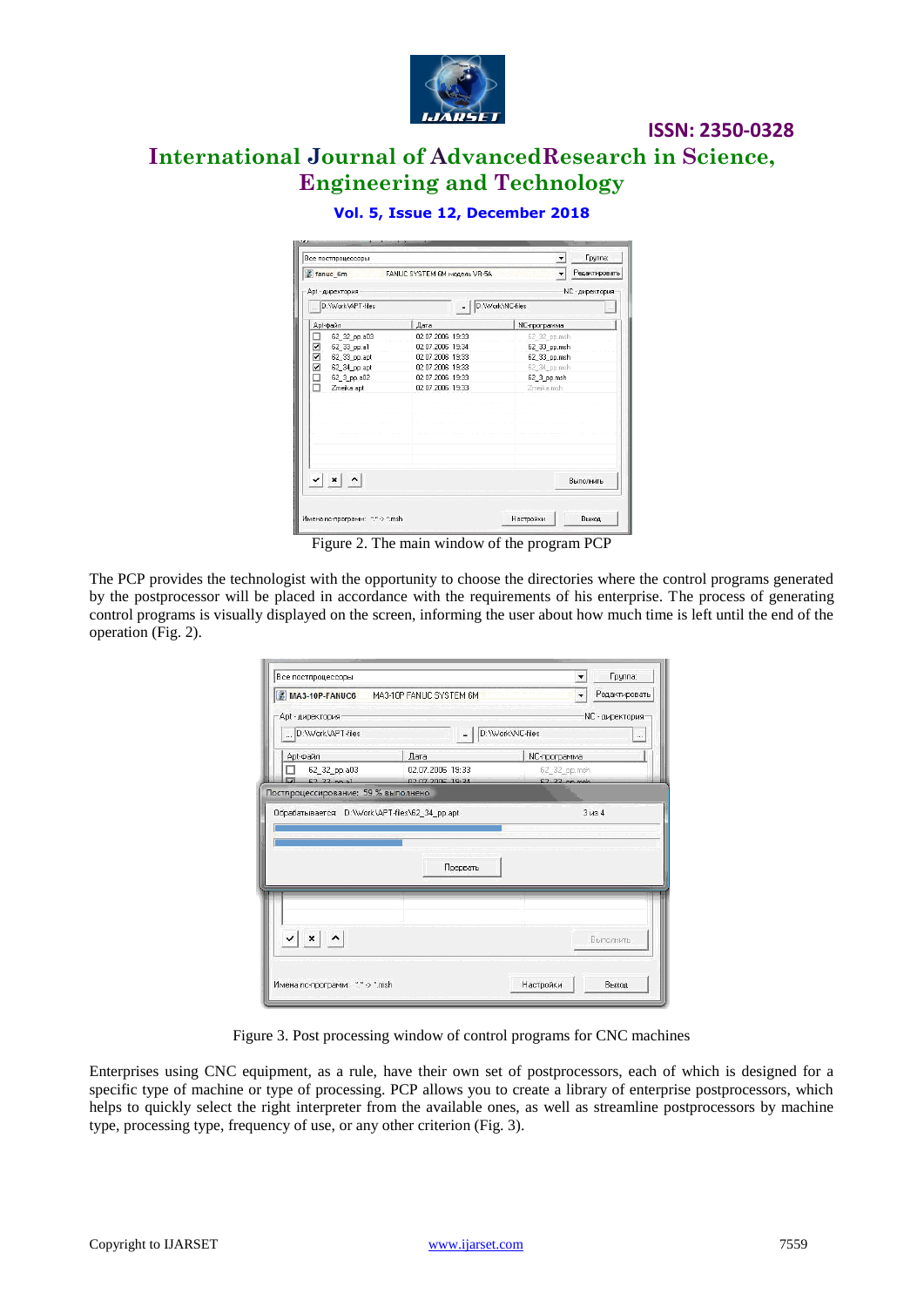

# **ISSN: 2350-0328 International Journal of AdvancedResearch in Science, Engineering and Technology**

| $bm12-500$             | BM15-500<br>×.          | RK I             | cnc532zx<br>☑  | MAHO CNC532 AUTOM INTSTRUME A                 |              |
|------------------------|-------------------------|------------------|----------------|-----------------------------------------------|--------------|
| cc100m                 | BOSCH CC100M            |                  | cnc8020<br>罓   | FAGOR CNC8020                                 | модель MS.   |
| cc100mi                | BOSCH CC100M            | $\overline{\gg}$ | cnc8020i       | FAGOR CNC8020                                 | модель MS.   |
| class n                | <b>AGIEVISION SYSTE</b> |                  | fanuc 6m       | FANLIC SYSTEM 6M MODERN VR-5A                 |              |
| $cnc-600$              | <b>CNC-600</b>          |                  | fp-17smn       | УЧПУ Кчрс-332(Н33)                            | станок ФГ    |
| cnc-646                | <b>CNC-646</b>          |                  | $fp-27n3$<br>罓 | УЧПУ Курс-332(Н33) станок ФГ                  |              |
| $cnc-h645$             | <b>MHUH CNC-H645</b>    |                  | FP-27N3 V95    | УЧПУ Курс-332(Н33) станок ФГ                  |              |
| cnc11-38               | STARR AG FIDIA C        |                  | $fp$ -7smn2    | <b>УЧПУ Курс-332(Н33)</b>                     | станок ФГ    |
| cnc432xy               | MAHO CNC432             |                  | fun p<br>罓     | FANUC Точность вывода .1, только              |              |
| cnc432yz               | MAHO CNC432             |                  | ☑<br>fun s     | FANUC Точность позиционировани                |              |
| cnc432zx               | MAHO CNC432             |                  | haiden         | MIKRON WF 3 DCM HEIDENHAIN 1                  |              |
| cnc5\$xv               | ACIERA CNC5000          |                  | haiden2d<br>⊽  | MIKRON WF 3 DCM HEIDENHAIN T                  |              |
| cnc5\$yz               | ACIERA CNC5000          |                  | ☑<br>If        | станок гравировальный ЛФ - КМ4                |              |
| cnc5\$zx               | ACIERA CNC5000          |                  |                | MA3-10P-FANUC MA3-10P FANUC SYSTEM 6M         |              |
| cnc532xy               | MAHO CNC532 AU'         |                  | ma655a2<br>☑   | УЧПУ НЗЗ-1М                                   | станок МАЛ   |
| cnc532yz               | MAHO CNC532 AU'         |                  | mgl-iic3<br>⊽  | MIMAKI MGL-IIC3 ME-650                        |              |
| cnc532zx               | MAHO CNC532 AU'         |                  | ⊽              | MIKRON-TNC150 MIKRON - HEIDENHEIN TNC-150 [KK |              |
| cnc8020                | FAGOR CNC8020           |                  | millplus<br>罓  | MILL PLUS AUTO INSTRUMENT CH/                 |              |
| cnc8020i               | FAGOR CNC8020           |                  | mplusnov       | MILL PLUS NOVOGRUDOK                          |              |
| fanuc 6m               | <b>FANUE SYSTEM BI</b>  |                  | $ms12-250$     | MS12-250                                      | : абсолютный |
| $\frac{1}{2}$ in 470mm | LILIDIL Kuss 222BC      |                  | $ma42$ ray     | MC12.250 - «Googless of Line at L             |              |
|                        | Удалить группу          |                  |                |                                               |              |
|                        |                         |                  |                |                                               |              |
| Hosas Fpunna           |                         |                  |                |                                               |              |
|                        |                         |                  |                |                                               |              |

#### **Vol. 5, Issue 12, December 2018**

Figure4. Postprocessor accounting library window

The library provides the ability to combine postprocessors into groups in accordance with the wishes of the technologist and the requirements of a particular technological process used in production.

Most CNC systems are configured to work with control program files whose names correspond to a specific format. Usually restrictions are imposed on file extensions with a control program. The manager of the preparation of control programs allows you to set the rules for generating the extensions of the generated files (Fig. 4). In addition to the registered extensions, the technologist can specify its own extension for files or specify it using the postprocessor.

| MA3-10P-FAI (@ Hactpoйku                                                                                                                                    | 8<br>$\Sigma$                                                                                                                                                                                                                                                                                           | Редактировать        |
|-------------------------------------------------------------------------------------------------------------------------------------------------------------|---------------------------------------------------------------------------------------------------------------------------------------------------------------------------------------------------------------------------------------------------------------------------------------------------------|----------------------|
| Apt - директория<br>D:\Work\AF<br>Apt-pañn<br>62, 32, 6<br>V<br>$62 - 33$<br>$\overline{\phantom{0}}$<br>62_33_p<br>Ě<br>62 34 p<br>62_3_pp<br>п<br>Zmeika. | • NC-правила   Список  <br>Имена NC-программ<br>$\therefore$ > *.msh $\blacktriangleright$<br>Удалить<br>• По правилу:<br>Определено<br>Inc<br>Добавить<br>пользователем<br>Определено<br>$\mathcal{C}$<br>Не определено<br>постпроцессором<br>Генерировать имя пс-программы по<br>расширению apt-файла | - директория<br>1.14 |
| $\boldsymbol{\mathsf{x}}$<br>Имена nc-программ: *.* > *.msh                                                                                                 | OK<br>Отмена<br>Насторки                                                                                                                                                                                                                                                                                | Выполнить<br>Выход   |

Figure5. The window of rules for the formation of names of control programs

In the course of work, the technologist may need to change something in the code of the current postprocessor or in the text of the control program. To debug code on the fly, the manager of the preparation of control programs has its own built-in editor that allows you to make changes to the program code without leaving the manager (Fig. 5). For greater clarity, the editor has syntax highlighting of auxiliary words, variables, operators, macro functions, etc.